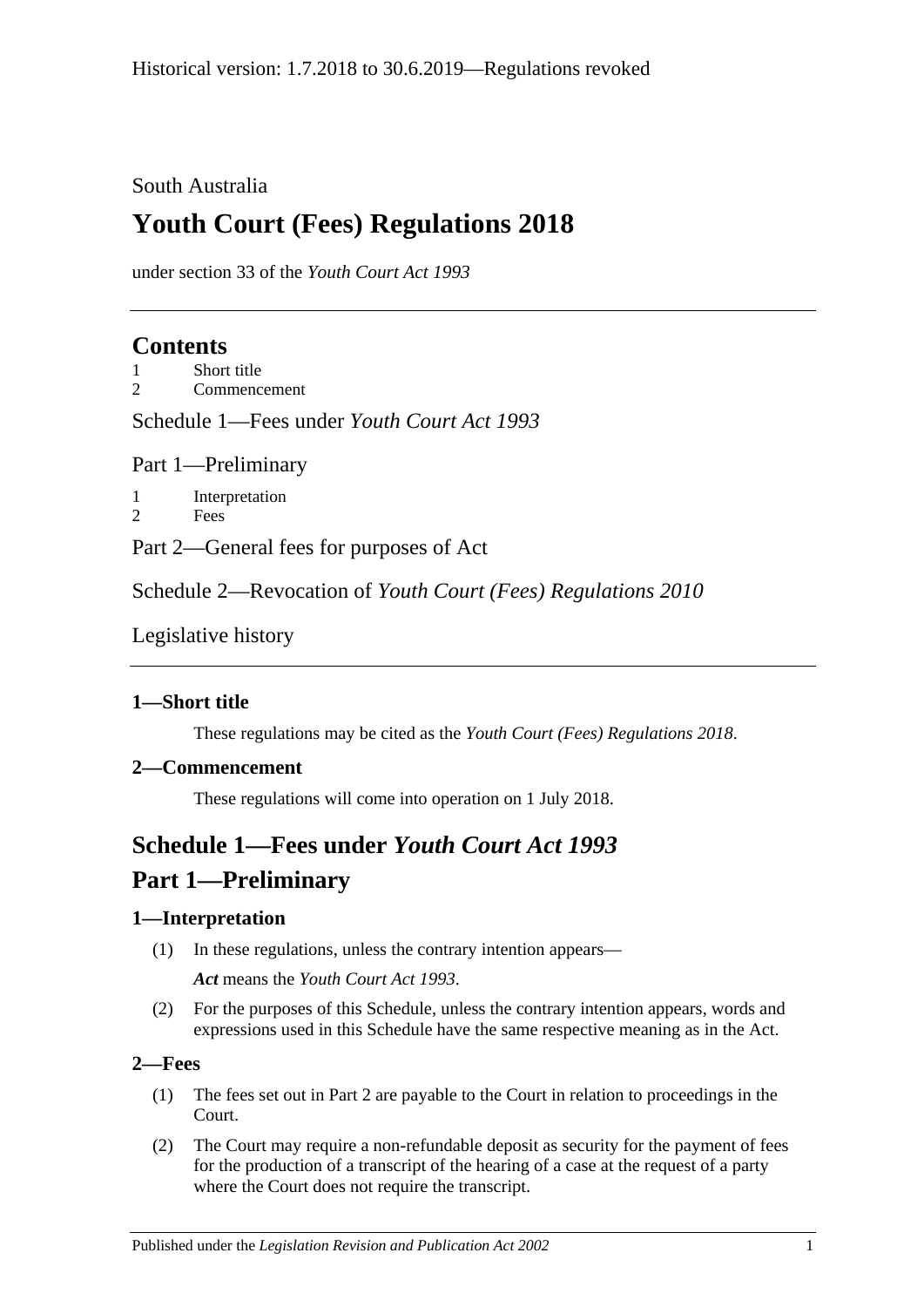- (3) Section 15 of the *[Crown Proceedings Act](http://www.legislation.sa.gov.au/index.aspx?action=legref&type=act&legtitle=Crown%20Proceedings%20Act%201992) 1992* makes provision in relation to the State Crown's liability for fees and charges in civil proceedings in the Court.
- <span id="page-1-1"></span>(4) A government agency is not required to pay any fee or charge—
	- (a) for commencing, or taking any step in, proceedings in the criminal jurisdiction of the Court; or
	- (b) for obtaining a transcript of any such proceedings to which it is a party; or
	- (c) for obtaining a copy of evidence in any such proceedings to which it is a party.
- (5) Any costs to which a government agency is entitled will be calculated as if the government agency were liable to pay, and had in fact paid, fees and charges from which it is exempt under [subregulation](#page-1-1)  $(4)$ .
- (6) In this regulation—

*government agency* has the same meaning as in the *[Magistrates Court \(Fees\)](http://www.legislation.sa.gov.au/index.aspx?action=legref&type=subordleg&legtitle=Magistrates%20Court%20(Fees)%20Regulations%202004)  [Regulations](http://www.legislation.sa.gov.au/index.aspx?action=legref&type=subordleg&legtitle=Magistrates%20Court%20(Fees)%20Regulations%202004) 2004*.

# **Part 2—General fees for purposes of Act**

| 1                          | On commencement of proceedings for summary applications,<br>summary offences, minor indictable offences or indictable<br>offences |                                                                                | \$272.00 plus if the complaint or<br>information alleges more than<br>1 offence - \$49.50 |
|----------------------------|-----------------------------------------------------------------------------------------------------------------------------------|--------------------------------------------------------------------------------|-------------------------------------------------------------------------------------------|
| 2                          |                                                                                                                                   | On application for an adoption order under the <i>Adoption Act</i> 1988        | \$175.00                                                                                  |
| For copy of evidence—<br>3 |                                                                                                                                   |                                                                                |                                                                                           |
|                            | (a)                                                                                                                               | per page in electronic form                                                    | \$8.10                                                                                    |
|                            | (b)                                                                                                                               | per page in hard-copy form                                                     | \$10.40                                                                                   |
| 4                          | For copy of reasons for judgment—per page                                                                                         |                                                                                | \$8.10                                                                                    |
| Note—                      |                                                                                                                                   |                                                                                |                                                                                           |
|                            |                                                                                                                                   | A party to proceedings is entitled to 1 copy of the<br>reasons without charge. |                                                                                           |
| 5                          |                                                                                                                                   | \$4.90<br>For copy of any other document—per page                              |                                                                                           |
| 6                          | \$16.40<br>For production of transcript at request of a party where the Court<br>does not require the transcript-per page         |                                                                                |                                                                                           |

# <span id="page-1-0"></span>**Schedule 2—Revocation of** *Youth Court (Fees) Regulations 2010*

The *[Youth Court \(Fees\) Regulations](http://www.legislation.sa.gov.au/index.aspx?action=legref&type=subordleg&legtitle=Youth%20Court%20(Fees)%20Regulations%202010) 2010* are revoked.